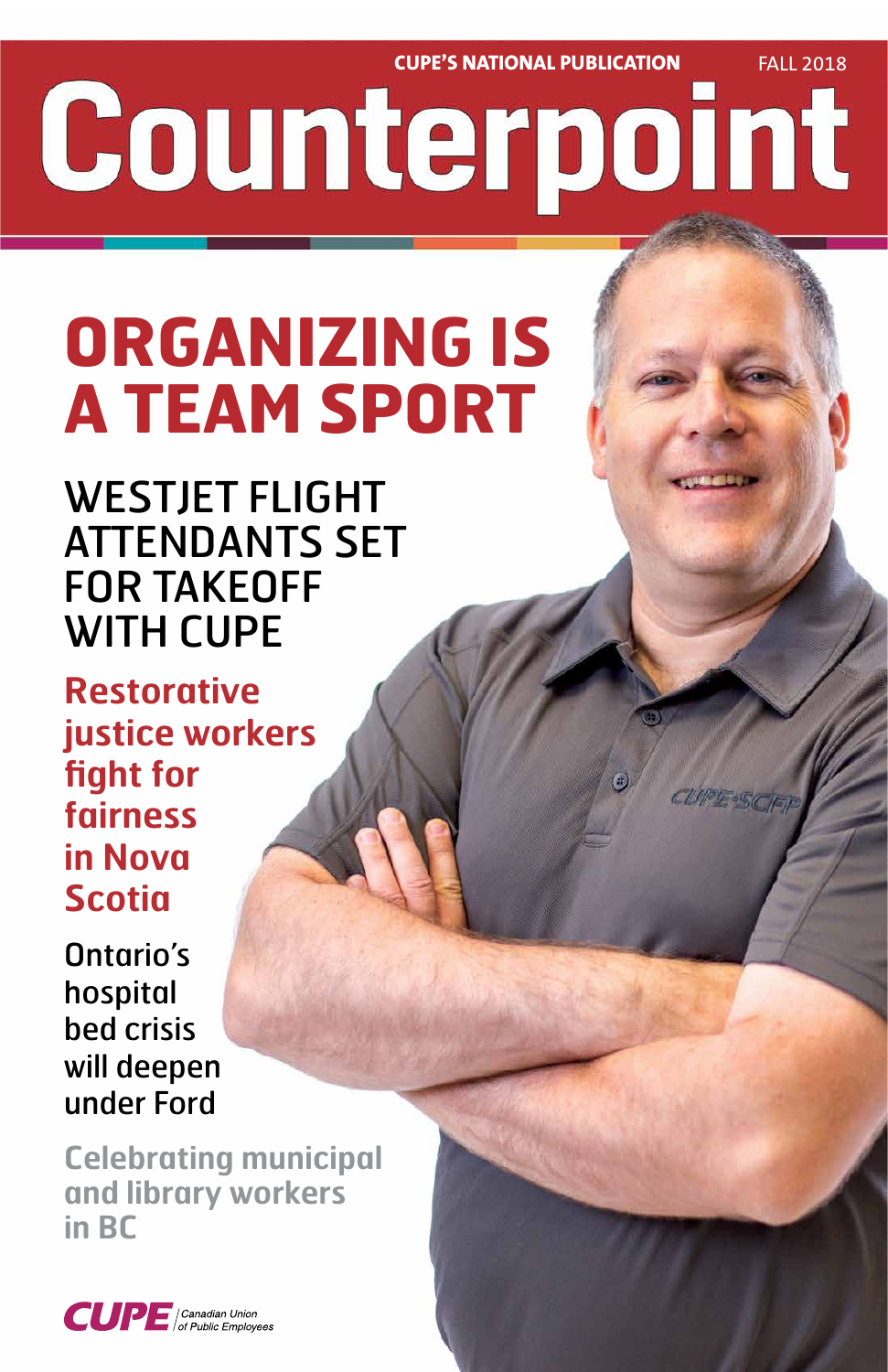Taking advantage of the first fixed-date election in Quebec's history, CUPE Quebec and a coalition of unions launched an unprecedented pre-election campaign that garnered public attention and provoked reflection just ahead of the official campaign period.

"We're proud of what we've accomplished in the last few weeks," said Denis Bolduc, president of CUPE Quebec. "We ran a compelling and memorable campaign, and we're very satisfied with its reach. Fifty-one per cent of those surveyed in Quebec and 78 per cent in targeted ridings say they saw some facet of our campaign."

Polling firm CROP interviewed 2,034 people across Quebec, including 884 in targeted ridings, for a survey commissioned by the coalition.

The message seems to have been well-received, as 43 per cent of those surveyed agreed with the campaign's sentiment.

Despite constraints imposed by several cities and towns, the coalition is pleased to have seen its campaign reach the four corners of Quebec and prompt reflection among many voters.

Given the high level of support among those surveyed by the polling firm, the coalition continued to push forward. It identified three key issues and continued to put pressure on all political parties throughout the campaign. Now, it continues to put pressure on the newly elected CAQ government.

"As far as we are concerned, protecting public services, a \$15 minimum wage, and pharmacare are measures that would benefit all Quebeckers," finished Bolduc.

The campaign targeted 14 ridings in Quebec and

encouraged citizens to select the most progressive

candidate on the ballot. ■ **Lisa Djevahirdjian**

*"I'm so proud of what we've accomplished together." Shila Leblanc, restorative justice caseworker and CUPE 4764 strike captain, p. 7*

new law will force thousands of Manitoba's health care workers into unnecessary and disruptive votes on union representation, creating uncertainty and stress in an already burdened workforce.

## **SHE SAID**

Union-printed on 50% recycled, 30% post-consumer waste, elemental chlorine-free paper, certified by the Forest Stewardship Council.





**2 CUPE COUNTERPOINT** FALL 2018

#### ISSN print 1920-2857 ISSN online 1920-2865

Counterpoint is published by the Canadian Union of Public Employees. Address all letters to the editor to: comm@cupe.ca

Publications Mail Agreement Number 40005741

Return undeliverable Canadian addresses to: CUPE Communications, 1375 St. Laurent Blvd. Ottawa, ON, K1G 0Z7

Visit CUPE's website at cupe.ca or contact us at cupemail@cupe.ca

**Managing Editor** Emily Turk **Communications Director** Karine Fortin

**Graphic Designer** Jocelyn Renaud

**Editorial Assistants** Manon Lajoie • Valérie Ménard

**Contributors** Lisa Djevahirdjian • Dale Edmunds • Matt Stella • Emily Turk • Hugh Pouliot • Chandra Pasma • Colleen Reynolds • Steven Beasley • Stella Yeadon • David Robbins

**CANADIAN UNION OF PUBLIC EMPLOYEES NATIONAL EXECUTIVE BOARD**

**National President** Mark Hancock

**National Secretary-Treasurer** Charles Fleury

**General Vice-Presidents** Daniel Légère • Denis Bolduc • Fred Hahn • Judy Henley • Marle Roberts

#### **Regional Vice-Presidents** Sherry Hillier / Newfoundland & Labrador • Nan McFadgen / Nova Scotia • Brien Watson / New Brunswick • Leonard Crawford / Prince Edward Island • Benoît Bouchard, Patrick Gloutney / Quebec • Michael Hurley, Candace Rennick / Ontario • Amanda Farrow-Giroux / Northern Ontario • Gord Delbridge / Manitoba • Tom Graham / Saskatchewan • Rory Gill / Alberta • Paul Faoro, Donisa Bernardo / British Columbia

**Diversity Vice-Presidents** Gloria Lepine • Yolanda McClean

# Counterpoint

In May, the Pallister government proclaimed a new law that will reduce the number of health care bargaining units in the province by almost two-thirds. Consequently, groups of health care workers—support workers, professional workers, nurses, doctors and community health workers—will each be forced to vote for a single union.

The move is a blatant attempt by the provincial government to pit union against union and distract the public from its harmful cuts and privatization agenda.

The votes mean a major shift in union representation across Manitoba's health care sector and will see many health care workers move to a new union. As the largest and strongest contender in some of the biggest votes, CUPE is well-positioned to become the union of choice.

CUPE is running a positive and issues-based campaign to inform our members about the benefits of being unionized with CUPE. In Manitoba, that means more than just local autonomy. CUPE members have the lowest dues and best collective agreements in Manitoba's health care system. Our agreements include 20-minute paid breaks, more vacation days and better protection against government legislation allowing for cuts.

CUPE locals across Manitoba have been reaching out and talking directly to our members to make sure they know the importance of voting, and exactly what is at stake.

Whether it's fighting conservative health care cuts or showing solidarity at the bargaining table, CUPE members know their union is there for them when they need it.

■ **Dale Edmunds** 

# An unprecedented pre-election campaign sweeps through Quebec

# **Manitoba's PC government forces health care representation votes**



CUPE members hang pre-election campaign signs in Quebec City.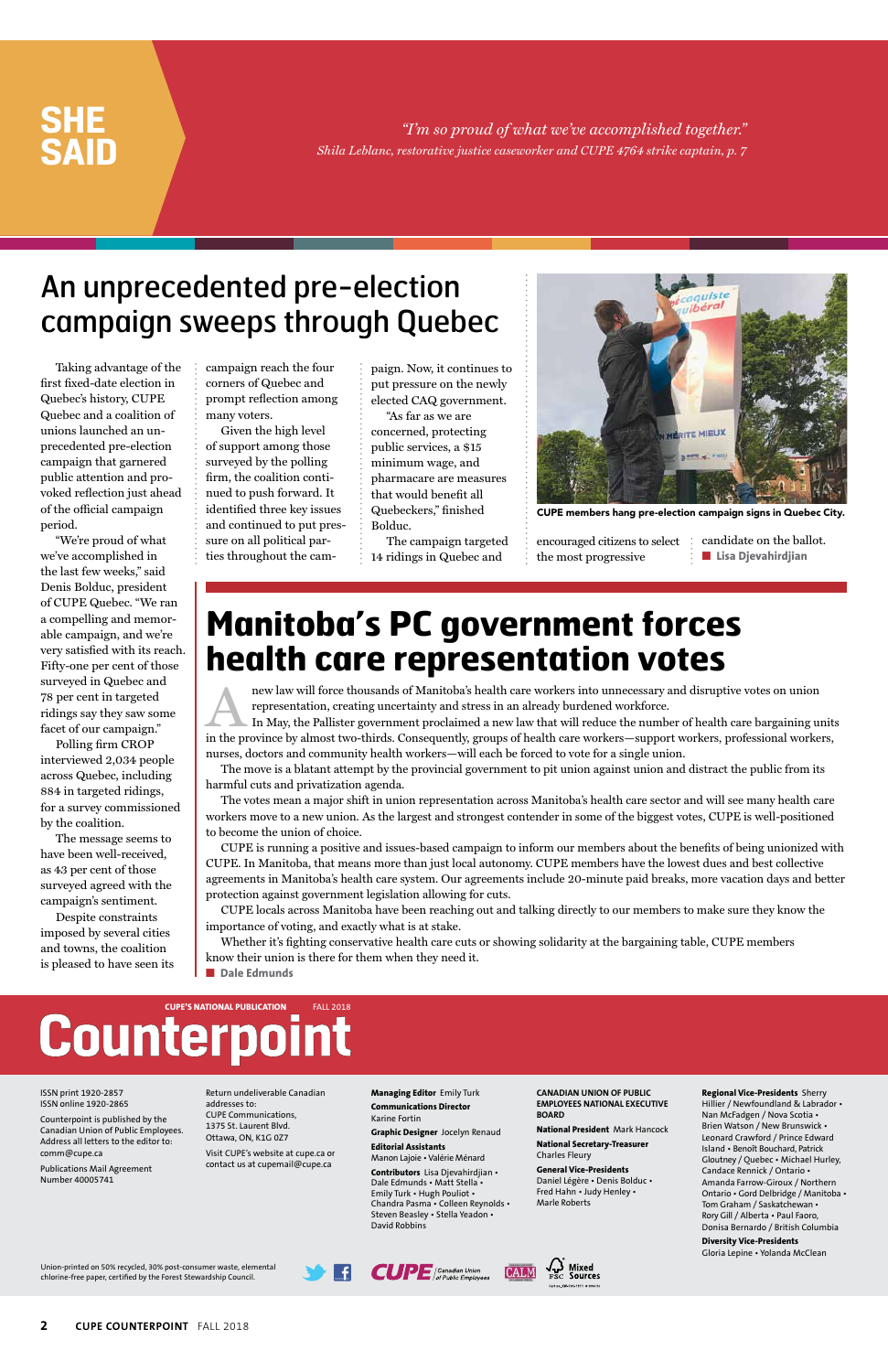# **A national effort to end violence in the workplace**



#### **NATIONAL PRESIDENT** MARK HANCOCK

*Brent Tousignant and his executive didn't get much notice when their workplace, Kingston General Hospital, announced it was going through a merger. But when the announcement came, the Vice-President of CUPE 1974 went into full campaign mode.* 

"I would say we probably got 15 minutes notice from the employer that they were announcing the merger. Right off the bat we started meeting with people from national and planning what we were going to do leading up to the merger."

In Ontario, when work-

places represented by multiple unions merge, the process to determine who will represent the workers in the new workplace is called the *Public Sector Labour Relations Transition Act* or PSLRTA. The legislation was introduced in the 1990s under Mike Harris and has been used to govern mergers under both Progressive Conservative and Liberal governments.

CUPE is the best union for the job.

For Brent, the announcement of the merger between Kingston General Hospital and Hotel Dieu was the first he'd heard of PSLRTA.

But over the next few months he found himself explaining the very complex details of the legislation to his members and answering many questions about what would happen after the vote.

> With a PC government back in power in Ontario there is a possibility for more mergers in the hospital sector and elsewhere. Brent's advice for locals heading into a merger vote, "Build as strong of a team as possible. We pulled people from other areas, from OCHU, people who had been through this before and were well versed in the issues. It was a tremendous asset." ■ **Matt Stella**

"I mean it's confusing for people who go through it.

You're reading the Act, and you're trying to figure out what's going on and what's going to happen after you win or lose. Regardless of who won, most people had practical concerns about what would happen to their seniority, and if they would get bumped out of positions or have to work at multiple sites. It was difficult for us because all we could say to a lot of these questions was 'the board will decide that later.'"

**WALLANDER SERVIET ASSESS THE CONFIDENTIFY STATES IN THE COMMON-VIOLENCE THE WORKPLACE has affected them or** flight attendants, nurses, or tax clerks, a growing number of CUPE members have something in common: violence in the workplace has affected them or one of their colleagues.

In order to cut through the confusion about the PSLRTA process and all of the unknowns, Brent and the CUPE 1974 team had a simple message:

"We talked a lot about the strong collective agreement, but also about the resources that you can draw on when you're a CUPE member—at the local level, at the regional level and at the national level—that give you strength in the hospital sector."

Brent credits the local's campaign victory to a lot of hard work by a lot of people. "I just think the support from the executive, the organizers, OCHU, and everyone involved in the campaign—and the amount of time and effort every-body put in was just phenomenal."

We're going to provide you with posters, buttons and stickers to help raise the profile of the issue with your members, and we will expand our reach with social media. We're going to highlight our success stories, to share ideas on how your local can tackle violence in a meaningful way.

#### PROFILE BRENT TOUSIGNANT

# Merger votes an opportunity to explain why CUPE matters

Nobody should be harassed, bullied or threatened with violence of any kind. If it happens to you, document what happened and contact your union steward.

#### CUPE is here to help

Find out more and get resources at cupe.ca/notpartofthejob

Violence in the workplace is an ongoing and serious problem for CUPE members and workers across Canada. But governments and employers have been too slow to act, and even worse, many employers have tried to condition their employees to

accept workplace violence. Let me be clear: violence takes many forms, but none of them are acceptable, and none of them are "just part of the job."

Nationwide, CUPE activists have been working hard to curb this growing problem and to answer this national crisis, CUPE will be supporting and building on the work already being done with a **national response on violence in the workplace**.

In the coming months, we're going to ensure that existing tools, like our workplace violence kit, are widely promoted and put into the hands of members who need it most.

We're going to focus on preventing and addressing workplace violence at all levels and in all its forms— including verbal abuse and minor aggressions. We're going to make sure members know their rights and report all incidents of violence, no matter how big

or small they may seem.

We'll identify gaps in legislation and regulations and push our politicians and governments from coast to coast to change the laws to make workplaces safer for everyone.

And finally, we'll focus on the common root causes of increased violence in the workplace, including underfunding of much-needed public services for vulnerable people, and job cuts that leave our members working short-staffed or working alone.

Everyone has the right to feel safe at their job, and I consider it one of our fundamental duties as a union to protect our members when they go to work.

As Canada's largest union, it's our job to empower our members in the face of workplace violence, and to force employers and governments across Canada to address it. Because violence is not part of the job. Ever.

**MARK HANCOCK ONLINE 3** twitter.com/MarkHancockCUPE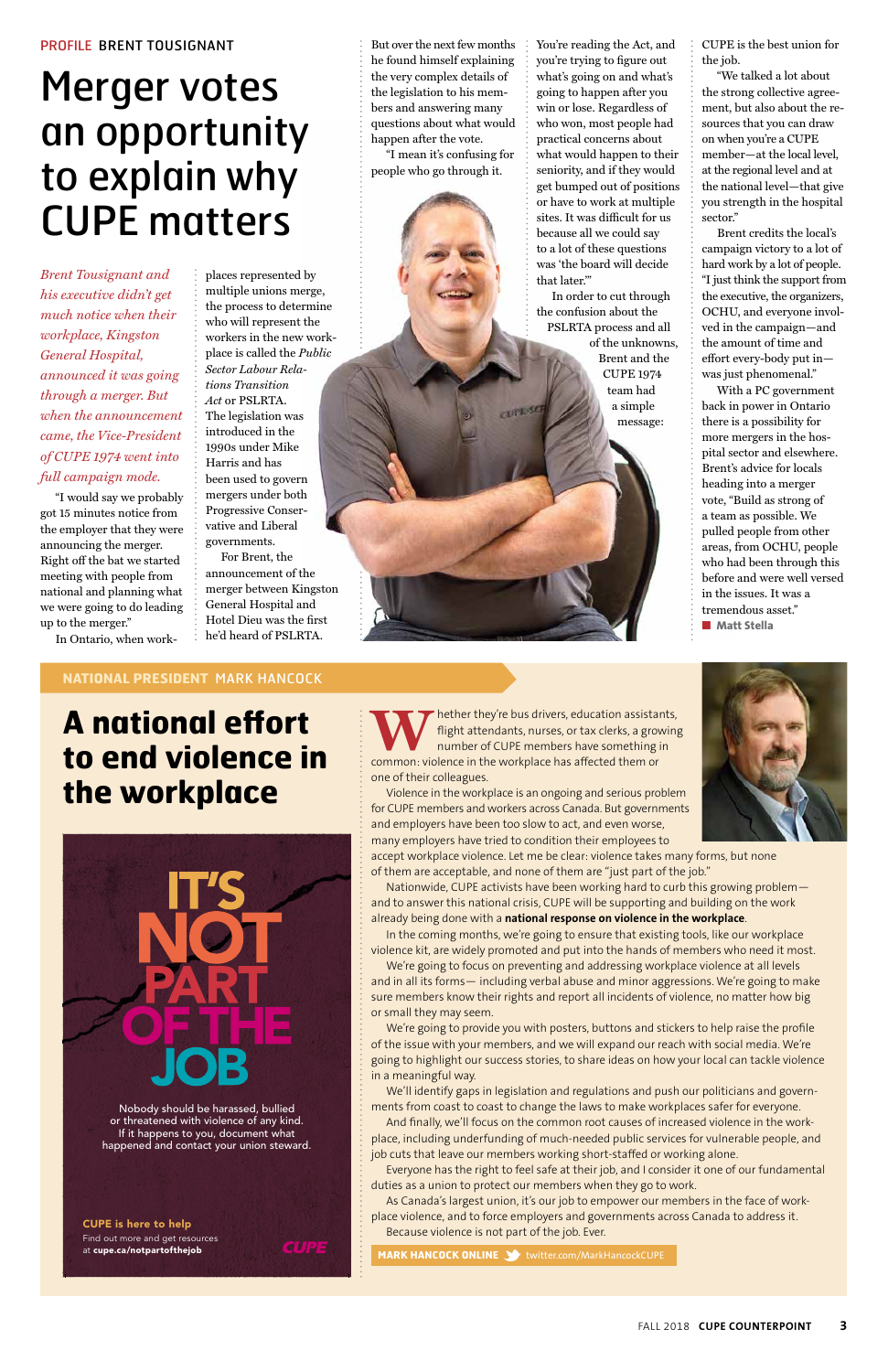**There's a Tim<br>
International Airport that's**<br> **International Airport that's** Hortons not far from the Calgary *just* enough out of the way to be discreet. That's where WestJetter Chris Rauenbusch would meet with some of his coworkers to answer questions, share information and get union cards signed before their shift started with the airline. "I spent 14 months roaming around, going to peoples' homes and meeting up with them wherever was convenient,"

he says. "I actually signed one of the cards in the parking lot."

Some of Chris's colleagues wanted to meet and sign their union cards in person and out of sight because they didn't want anyone from the company to see them. "Someone would walk in and they would turn to make sure of who it was," he says. "They were nervous."

Chris is part of a dedicated team whose commitment and persistence made CUPE's WestJet organizing drive a success. It's the determination of inside activists like him, and the critical support they receive from CUPE staff and member organizers, that form and feed our union.

Both Davidson and Chris  $10:45$  and 80%(画 Rauenbusch < Back Contacts point to the hard work done by Air How many ppl do you<br>think you can get out to<br>the meeting tonight? Canada and Air Transat members to connect with WestJetters in airports Great. I'll make sure<br>I bring enough cards<br>for them to sign. across the country during And lots of coffee! their ٠ 45/MMS E  $R$ W  $T$ P S D  $F$ G Z X  $\mathsf{C}$ **V** ⊕ 123 space

CUPE organizers can spend years trying to shift workers from fear to engagement—to undo the feeling of powerlessness endemic to some workplaces.

It's difficult work because it's about building trust.

And it's a process that can provoke an intense mix of fear, anxiety, and adrenaline for those involved—but also relief.

#### **Laying the foundation**

Workers take great risks to unionize, so it's up to CUPE's staff and member organizers to convince them that we have the tools and agency to address the injustice they face in their workplaces. Organizers must also convince skeptics on the sidelines to participate.

That starts with under-

standing the world in which our prospective members

live and work. And our existing members are key to that process. "Organizing would not exist without the member organizers," says CUPE staff organizer Kristy Davidson. "They really are the heart and soul of any organizing drive."

organizing drive this past year (see sidebar for full story). "Every occupation has its own lexicon," says Davidson. "We're not in the field and we don't live the life. They understand each other's lives."

Member and inside activists do this work voluntarily and on their own time because they are committed to building our union. And they take on the work despite some personal cost. "I spent months driving around Calgary getting cards signed on my days off," says Rauenbusch. "My husband was very excited when we succeeded—but he also said, 'It's great I get my husband back.'"

#### **Why we do it**

Organizing take guts and it takes persistence, but we do it because workers need the collective power that



**It is critical that we continue to renew and grow our membership in order to stem the rising tide of privatization and public service cuts. We can't afford to sit back.** 

**4 CUPE COUNTERPOINT** FALL 2018



# CUPE gets organized

From cabin crew in the air to shelter workers on the ground, over 7,800 new members joined CUPE this year—and it didn't happen by accident.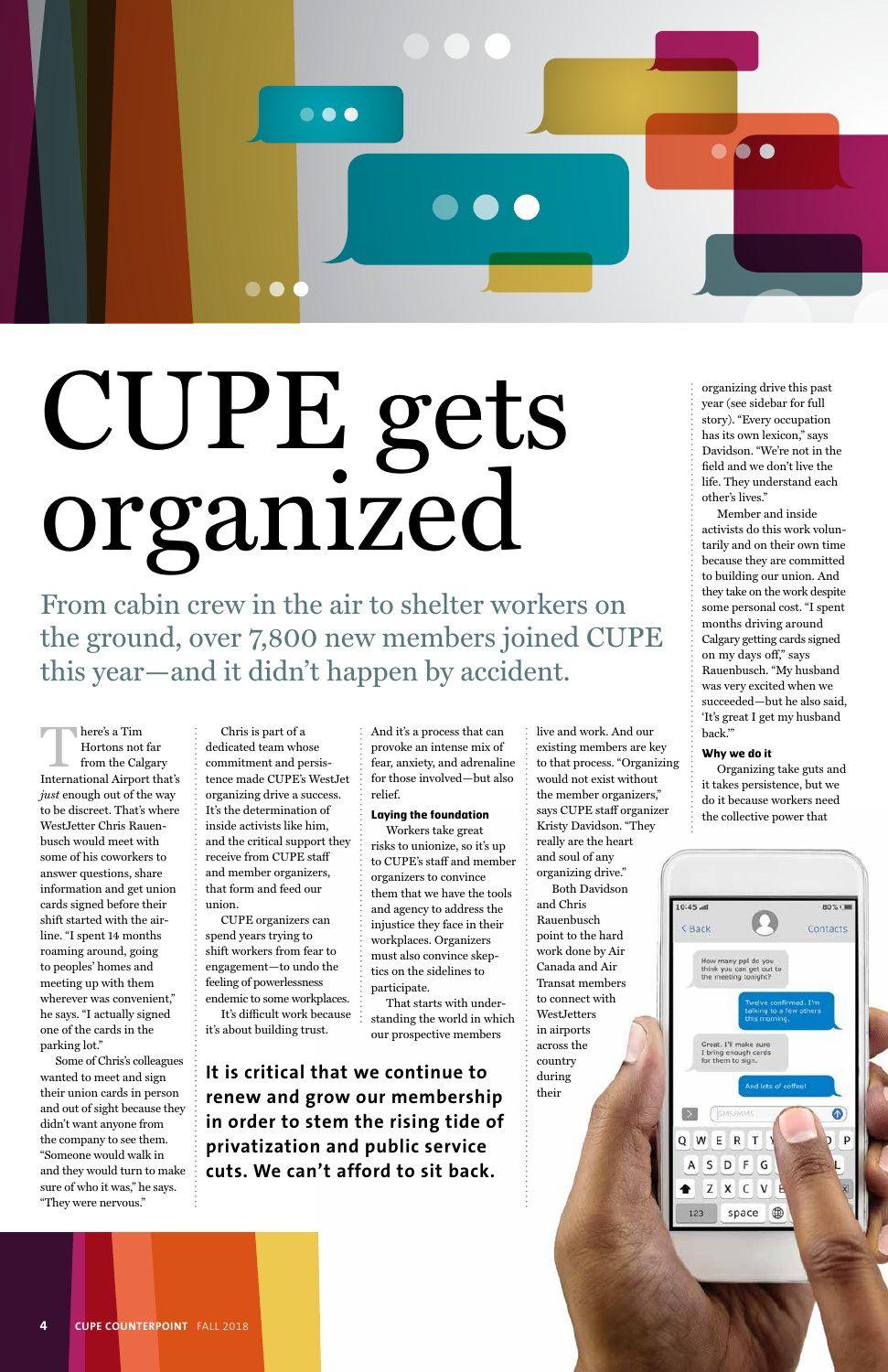

comes with belonging to a union.

Increasing our membership and density, across communities and sectors, gives us strength. It raises the floor for wages and working conditions, which in turn raises our collective economic prosperity. It improves our shared resources and the programs that support CUPE members in their toughest moments. It allows workers to speak with one voice in defence of public services and workplace rights. It allows us to exercise political influence in support of a fair and just society.

And today, that's more important than ever.

It is critical that we continue to renew and grow our membership in order to stem the rising tide of privatization and public service cuts. We can't afford to sit back. It will take our collective power to resist government austerity agendas, to sound the alarm on precarious work, and to fight attempts to legislate away our union and bargaining rights.

#### **Growing stronger**

In our 55-year history, CUPE has organized far

more members than any other union in Canada.

We are now 665,000 members strong, and far and away the largest union in the country. But organizing is becoming more difficult.

Most large, public sector workplaces are already organized. Employers increasingly fight organizing drives with legal action. And the changing world of work makes it more difficult to identify

and communicate with workers.

> n July 31, over 3,000 flight attendants at WestJet received some incredible news: after a year-long organizing drive, they are getting their very first union with CUPE.

There are many challenges. It's going to take all of us to overcome them. And that means building a culture of organizing across our union.

CUPE has already adopted a bold new plan with that same north star: we are all organizers. *Growing Stronger: A plan to build our union* is CUPE's roadmap to refining our organizing methods and to pushing for better protections for our existing members, but it's also an invitation to each of us to find our place in growing the union.

Together this year, thanks to the sweat and tears of CUPE staff and member organizers and inside activists, over 7,800 workers from a diverse range of sectors have joined our union. And that didn't happen by accident. We got the word out in hallways and coffee shops, we chased down signed union cards, and we went to the mat for workers.

There is so much to be proud of.

But there's still more to be done. At the end of the

day, our ability to grow depends on our ability to bridge the divide between the organized and unorganized—and that's a team effort. "There are so many facets to what makes a strong union," says Davidson. "In an activist union, there is a place for everyone." Find out more about CUPE's organizing plan, visit: **cupe.ca/growingstronger**. ■ **Emily Turk**

# WestJet flight attendants set for takeoff with CUPE

It's welcome news for flight attendants, who have a very tough job. Their schedules can be unpredictable. They're responsible for keeping hundreds of people safe and secure at 30,000 feet. And thanks to constant industry lobbying



for weaker safety and labour standards, their jobs are only getting tougher. But with CUPE, that's about to change for WestJetters. For the first time, they'll have independent union representation, and an enforceable collective agreement that strengthens and protects their rights at work.

In unionizing over 3,000 WestJet cabin crew, CUPE's airline division has grown to include roughly 15,000 members nationwide. It's the largest successful singleemployer union drive for CUPE in years—and it's a huge opportunity to make life and work a whole lot better for WestJetters and for flight attendants across the industry.

"Working with WestJet inside activists was an incredible experience. The passion and energy they brought to organizing their workplace was inspiring," said David Fleming, a CUPE organizer.

Of course, like any other drive, this one had its challenges.

First off, WestJetters don't have a single workplace—they have over 100 of them, and they're constantly on the move. Finding opportunities where organizers and activists could talk about the benefits of joining a union was often difficult.

The drive owes its success to a lot of one-on-one chats and meetups at the airport in between flights and at all hours of the day and night between organizers and flight attendants curious about what CUPE had to offer. And significant effort was made to reach potential new members through their phones via social media and weekly email updates.

"The campaign was characterized by the creativity of these new members," Fleming continues. "It was their creative approach to reaching people and their tireless energy that allowed us to communicate so effectively with WestJetters."

CUPE organizers and inside activists also faced roadblocks and obstacles put up by the employer and their allies who were desperate to avoid a strong unionized workforce.

But they did what CUPE organizers and activists do best: they got creative, they worked long and hard, and they never let up. It's the same spirit CUPE will channel in the coming months as we work with WestJetters to negotiate their very first collective agreement. CUPE will continue its organizing drives at WestJet's smaller carriers, Encore and Swoop. But for now, this is a major victory for WestJetters, for CUPE, and for all the activists who gave their time and energy

to this effort. ■ **Hugh Pouliot**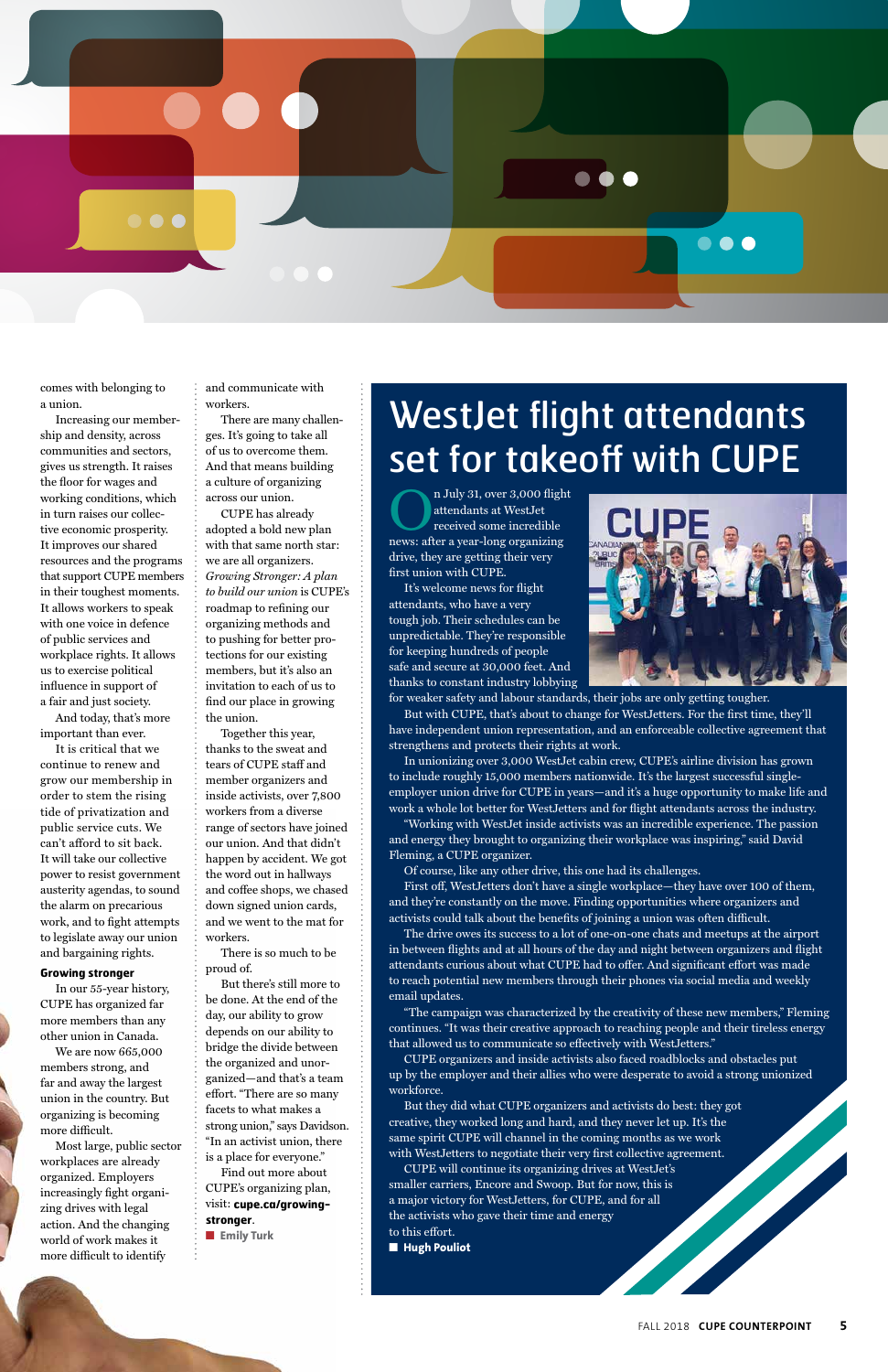Ontario child care advocates and CUPE child care workers are bracing for impact after the Ford government decided to scrap a key protection against the corporate takeover of Ontario's child care sector.

In August, the government quietly announced that it will remove the "For-Profit Maximum Percentage Threshold" from Ontario's child care funding guidelines. This means that

more public funds will go directly to large for-profit or "big-box" child care corporations.

This policy change threatens all child care workers in Ontario, including thousands of CUPE members who work in the sector. We will see downward pressure on wages and more precarious work, and working families made more vulnerable to the profit motive of big-box child

**CANADIAN ASSOCIATION OF** 

care chains.

CUPE's coalition partner, the Ontario Coalition for Better Child Care (OCBCC), was quick to respond to the new policy. The OCBCC cited Australia's experience in using public dollars to fund for for-profit child care spaces.

> voice their support for decent work, child care and social services. To find out more, visit **cupe.ca/child-care**. ■ **Matt Stella**

#### **6 CUPE COUNTERPOINT** FALL 2018

"What began as wellintentioned policy went deeply wrong—resulting in the near-collapse of Australia's child care sector, angry parents, legal actions and a government bail-out costing taxpayers tens of millions of tax dollars," Carolyn Ferns, the coalition's Public Policy and Government Relations Coordinator, wrote in an open letter to Ontario's Ministry of Education. "Ontario must be sure not to follow the same path, which is well-documented." The OCBCC is urging the government to rethink the policy change and to initiate consultations with the child care community. Premier Doug Ford has wasted little time in putting forward an agenda that attacks working people and weakens the public services that Ontarians rely on. But public criticism of



Ford's neoliberal agenda

For more information, visit **cupe.ca/ourtimetoact** or send an email to **postsecondary@cupe.ca**. ■ **Chandra Pasma** 

is growing, with an increasing number of protests and coordinated political action taking place across the province.

CUPE members can

After decades of cuts to post-secondary education, it is time for the federal government to reinvest in our future.

The numbers are startling. In the middle of the 1980s, governments—both provincial and federal contributed 80 per cent of the total funding for colleges and universities. Today, they contribute barely 50 per cent.

The consequences of these cuts to public postsecondary education funding have been dramatic. Accessibility to higher education has decreased. Tuition fees have exploded, forcing many to start their adult lives (and young families) burdened with soaring debt. Universities

and colleges are more and more dependent on private donations or corporate contributions, increasing the corporatization and insidious privatization of

education. And, employment on campuses is increasingly precarious, which increases workers' stress and hurts the overall quality of education. The federal government

can and must do more for post-secondary education. It must adopt a Post-Secondary Education Act, create a dedicated Post-Secondary Transfer, increase transfer funding by 40 per cent, and work with the provinces to reduce and eventually eliminate tuition fees.

That is why CUPE has launched a campaign to put pressure on the federal government to do more. CUPE has produced leaflets, policy backgrounders, an advocacy toolkit, a structured conversation guide, and other materials. Locals are invited to send postcards to Prime Minister Trudeau and sign a petition. Many tools are available for CUPE locals to take action and join the national campaign.

# **Ford government opens door to 'big-box' corporate child care in Ontario**

**Since 1976, the Canadian Association of Labour Media has supported unions and strengthened the communications capacity of the labour movement. CALM Members have access to:**

graphics **|** illustrations **|** stock photos **|** written content **|** resources **|** media training **|** workshops **|** conferences **|** communications consulting

**Learn more about how CALM can help: calm.ca** 

# Post-secondary education: Our time to act!

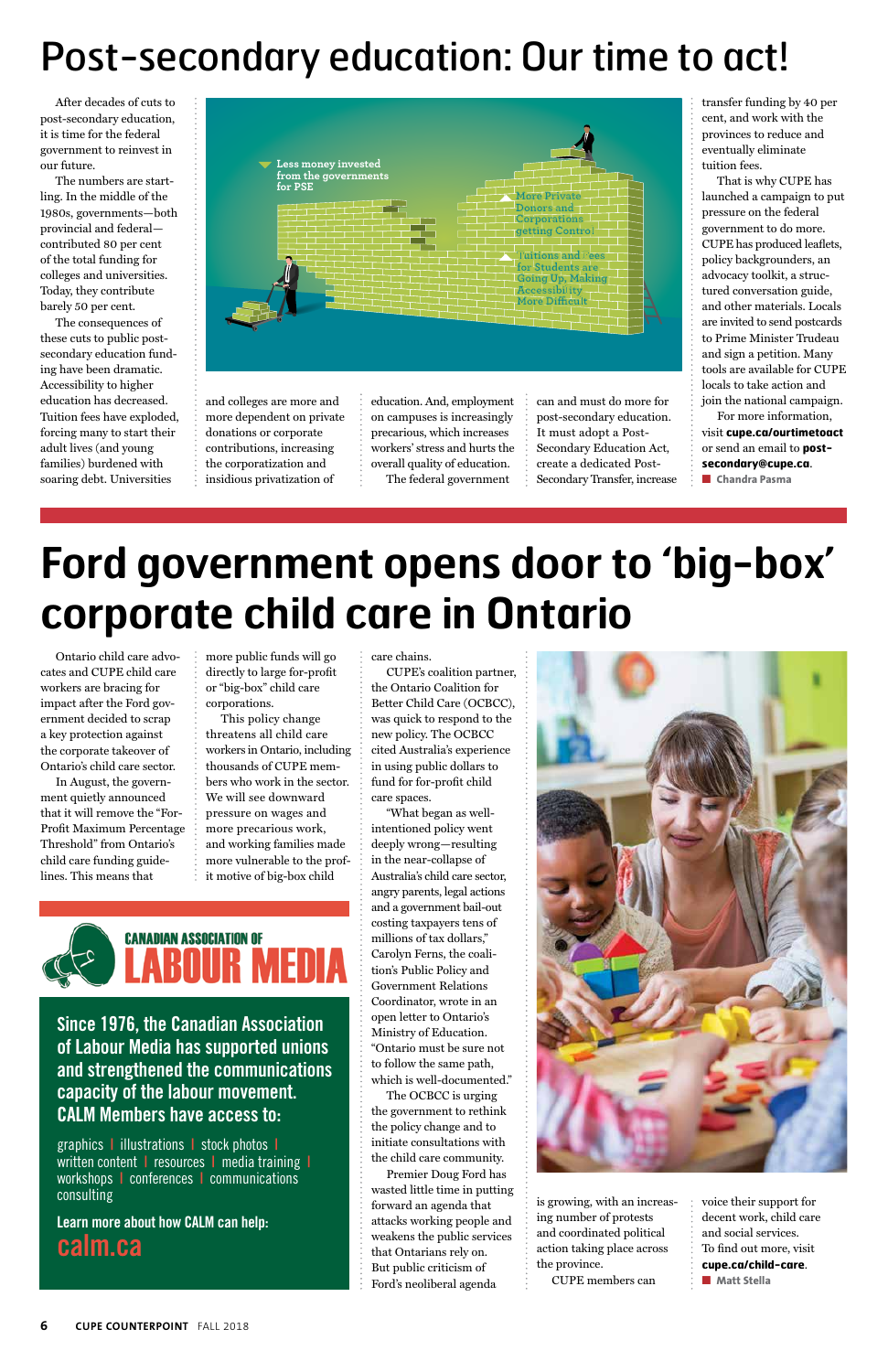Are labour unions a universal good? You bet they are. Just ask the members of CUPE 4764, a tiny local of six determined members in Halifax, Nova Scotia. On August 31, 2018, the local achieved a historic collective agreement with their employer. The local, made up mostly of women, won wage increases that amount to a whopping 27 per cent over their current wages. This increase puts the caseworkers, employed by the non-profit Community Justice Society, on par with many probation officers who are employed by the NS Department of Justice.

The local, which had never been on strike before, bravely made the decision to walk away from the work they love, because they realized major changes were needed in their contract and they would only be realized by taking strike action. Strike action began July 30, 2018 and lasted five weeks.

Preparing for this round of bargaining was fraught with difficulty. An important part of that work was

the job evaluation analysis by CUPE, which demonstrated that the relative value of the work done by these caseworkers is equivalent to 90 per cent of the value of the work done by probation officers in the province. When presented with the report, the employer recognized that there was a wage issue and that the report findings were compelling.

Another significant hurdle in these negotiations was the way in which the Department of Justice originally set up the restorative justice program through several non-profits provincewide. This allowed the provincial government to deny their involvement in bargaining by claiming not to be a party to the collective agreement, even though the department provides 100 per cent of funding to the program. A chicken-andegg situation ensued whereby the province controlled all of the funding and the employer had no ability to increase wages.

At an impasse, CUPE 4764 went public with the

rganizing goes to the very heart and purpose of our union. At CUPE, it is our responsibility and our obligation to leverage the strength of unions to benefit and protect unorganized workers and their families. Since its founding in 1963, CUPE has organized more members than any other union in Canada. We are now over 665,000 members strong.

unfair wages and unfair funding practices and called out the Minister of Justice for failing to take responsibility in these matters.

With support from CUPE National, CUPE 4764 ran radio and print ads, as well as letters to the editor to garner public support in the lead up to the strike. They also tapped into their extensive network of allies in the restorative justice community for testimonials and support, including former clients, the NDP, youth court lawyers, and volunteer facilitators. During the strike, they held a news conference and picketed in front of the workplace, the NS Legislature, the provincial courthouse, and the Minister of Justice's riding office. These events received a great deal of media attention.

"Throughout this process, we learned a lot about the importance of workers standing together," says Denise Russell, president of CUPE 4764. "We're grateful for all the support we

received from our union brothers and sisters, staff, the NDP, and local businesses."

Restorative justice workers across the province also benefited from CUPE 4764's victory. On the day they reached their new collective agreement, nonunionized caseworkers employed by other nonprofits were informed that they would also receive the same wage increases.

"I've heard that many of the things first won by unions benefit all workers and we've proved that," says Shila Leblanc, CUPE 4764 strike captain. "I'm so proud of what we've accomplished together."

■ **Colleen Reynolds** 

## **Organizing: Putting our resources where**

### **our mouth is**

In recent years, our membership growth had slowed. This should come as no surprise, given the storms we've weathered: an alarming increase in precarious work, restructuring and privatization in workplaces across the country, anti-labour legislation, and imposed representation votes that pit unions against one another. It was important to redouble our organizing efforts.

#### **NATIONAL SECRETARY-TREASURER** CHARLES FLEURY

That's why in January 2018, the National Executive Board (NEB) adopted an organizing plan titled Growing Stronger, to ensure more workers have the protection of our union, and the collective power that goes with it. Together with our organizing department and our locals, we are putting this plan into action. CUPE National is dedicating significant financial resources and staff to support organizing campaigns and restructuring representation votes across the country. In fact, over the past five years, the NEB has more than doubled the union's organizing budget. CUPE locals have also stepped up to the plate in a big way, often matching the organizing funds provided by CUPE National in restructuring votes.



Our collective efforts are already paying off. This year alone, we won important representation votes in the health care sector, and we've seen a rise in non-union workers turning to CUPE to represent them—workers like the WestJet flight attendants and RCMP telecom operators and intercept monitors who have recently joined our ranks. But an investment in organizing isn't just for the benefit of new members; growing our union is key to improving the resources and programs that support all of our members. So, let's get organized, and grow stronger together.

**CHARLES FLEURY ONLINE** twitter.com/CUPENatSec

# **CUPE restorative justice workers fight for fairness and raise the bar for everyone**



CUPE 4764 at the Rally to "Break the Impasse." From left to right: Denise Russell, Shila LeBlanc, Becky Alison and Colin English.